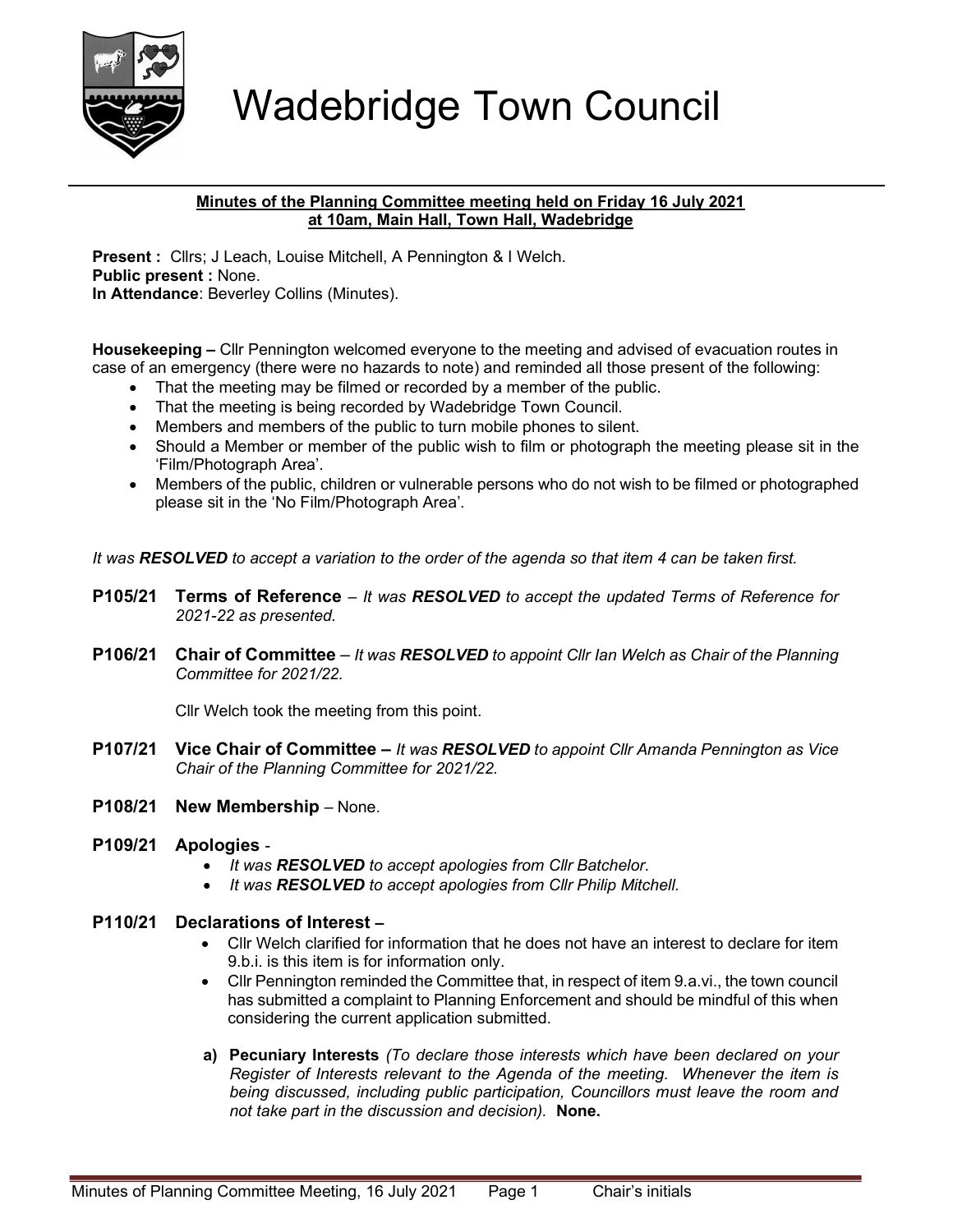- b) Non Registerable Interests (To declare non registerable interests at the start of the meeting or whenever the interest becomes apparent. When the item is being discussed, including public participation, Councillors must leave the meeting and not take part in the discussion or decision). None.
- c) Dispensations None.
- P111/21 Public Participation None.
- P112/21 Minutes of Last Meeting None.
- P113/21 Planning  $$ 
	- a) Applications (as received from Cornwall Council) Cllr Pennington presented details and relevant information for each application for Members consideration. It was RESOLVED to make the following responses:
		- i. PA21/05363 : Land North of Dunveth Business Park, Dunveth Business Park, Outline application (all matters reserved) for erection of building(s) within use classes: E(a) display or retail sale of goods, other than hot food, E(b) sale of food and drink for consumption (mostly) on the premises, Sui Generis - hot food takeaways,  $E(g)(i)$  offices to carry out administrative functions,  $E(g)(iii)$ industrial processes, B2 general industrial and B8 storage.
			- The Committee noted that this application is not in the Wadebridge parish but does have significant impact on the town of Wadebridge. Wadebridge Town Council is SUPPORTIVE of this application in

that it meets the intended need for this land set aside for business purposes. However, Members are concerned that attention is required to the provision of waste and recycling services to prevent proliferation of litter from take-away services.

- ii. **PA21/05843** : The Shrubbery, Trevanson Road, Proposed extension and remodelling to dwelling.
	- SUPPORTED Members request that care is taken in order to retain adequate car parking.
- iii. PA19/10376 AMENDED PLANS : The Workshops, Brook Road, Demolition of existing commercial buildings and construction of six new dwellings with associated landscaping and parking - (Resubmission of PA18/10458).
	- Members OBJECT to the application. Noted that the town council's previous concern with flooding has been resolved however Members feel that the proposal is overdevelopment of the site. Wadebridge Town Council continue to object to the proposal due to overdevelopment, lack of parking and poor access available to services and emergency vehicles.
- iv. PA21/05862 : Kenna Park, Gonvena Hill, Proposed First Floor Extension, Internal Remodelling and Re-Roof together with associated works.
	- SUPPPORTED.
- v. PA21/06015 : Nancarrow (The Orchard), Egloshayle, Wadebridge, Proposed construction of a dwelling and associated works.
	- SUPPORTED.
- vi. PA21/06385 : Land North West of Piggy Lane Car Park, Wadebridge, Prior notification for the construction of agricultural storage building for hay and farm machinery.